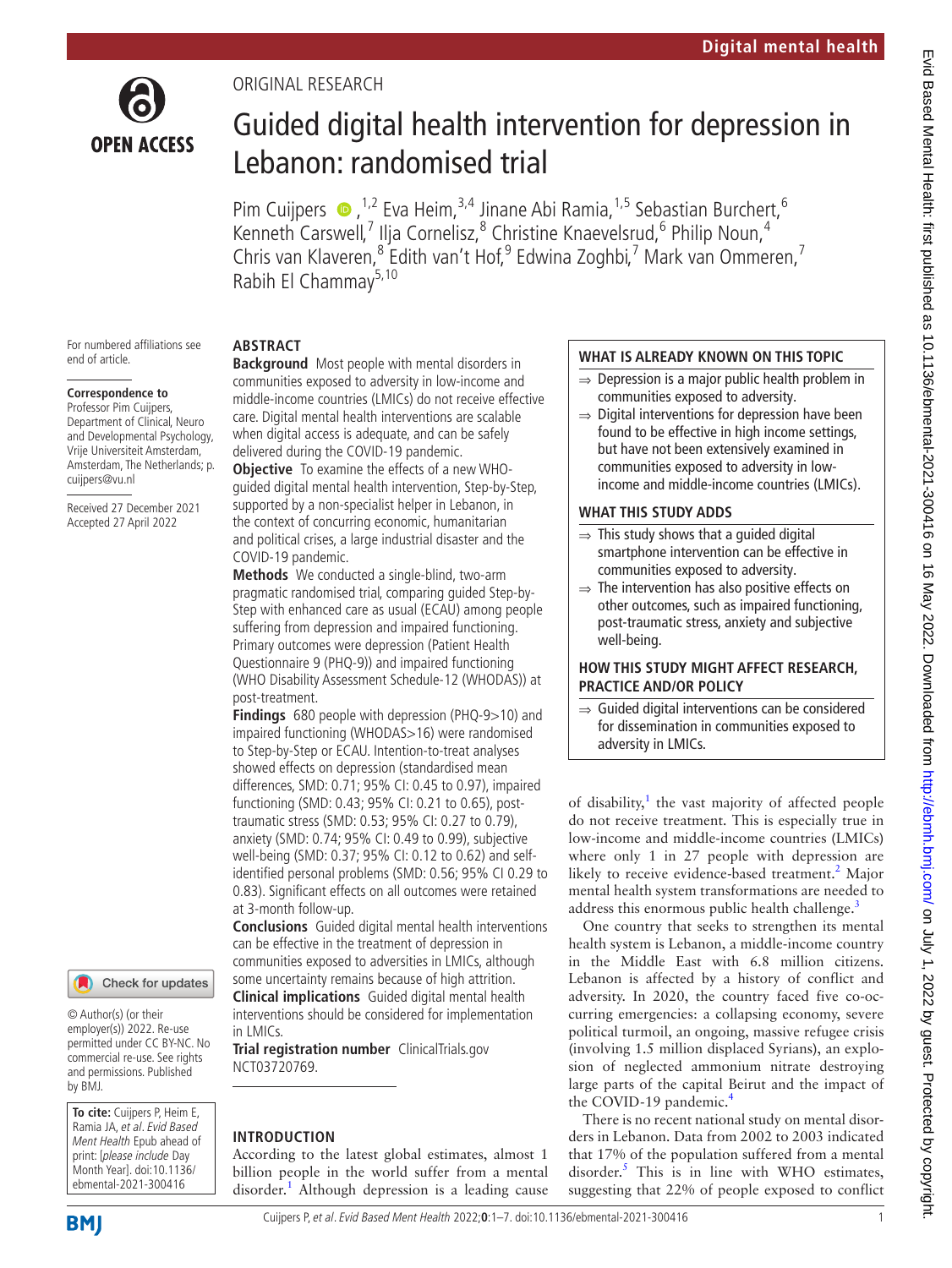## **Digital mental health**

in the previous 10 years suffer from a mental disorder, including 11% suffering from depression.<sup>[6](#page-5-5)</sup> These rates do not take into account the COVID-19 pandemic that has compounded the mental health crisis in Lebanon[.7–9](#page-5-6) Lebanon's National Mental Health Programme aims to scale up mental healthcare. However, the circumstances in Lebanon complicate the provision and implementation of services considerably. There are limited resources, many well-trained clinicians have left the country, and because of the pandemic it is a challenge to offer care safely.

One possible strategy to scale up services involves digital interventions, an option already indicated in the country's national mental health strategy.<sup>[10](#page-5-7)</sup> Most people in Lebanon have access to mobile phones (92%), and research from high income-countries suggests that mobile apps can be effective for reducing symp-toms of depression and other mental disorders.<sup>[11](#page-5-8)</sup> Digital interventions can be either unguided, or guided by a trained helper who supports participants in their use of self-help materials. While unguided interventions are less effective, guided self-help interventions are no less effective than face-to-face treatments.<sup>1</sup> There is also considerable evidence that individual, group, telephone based and guided digital interventions have moderateto-large effects on depression, $12$  and psychological therapies for mental disorders in LMICs affected by humanitarian crises have also been found to be effective.<sup>13</sup> Thus far, no studies on guided digital mental health interventions have been conducted in communities exposed to adversity in LMICs.

A new digital mental health intervention, 'Step-by-Step', was developed by the WHO for the treatment of depression.<sup>14</sup> It is based on behavioural activation and includes additional therapeutic techniques such as stress management, a gratitude exercise, positive self-talk, strengthening social support and relapse prevention. It can be delivered with guidance from lay helpers. The current study examines the effects of guided 'Step-by-Step', compared with enhanced care as usual (ECAU) in Lebanon.

## **METHODS**

#### **Design**

This single-blind, two-arm pragmatic randomised clinical trial examined the effectiveness of a digital health intervention for depression compared with ECAU in people residing in Lebanon. The study was conducted together with an identical study among Syrian refugees in Lebanon, which will be reported elsewhere. The trial was registered at ClinicalTrials.gov. The trial protocol, an open pilot trial and a feasibility randomised controlled trial (RCT) have been published.<sup>15-17</sup>

#### **Procedures**

Any person above 18 residing in Lebanon was eligible to participate if they understood and spoke Arabic or English and had access to an internet-connected device. Participants were required to have moderate or severe depressive symptoms (Patient Health Questionnaire 9 (PHQ-9>10))<sup>[18](#page-5-13)</sup> and experience functional impairment (WHO Disability Assessment Sched-ule-12 (WHODAS>16)).<sup>[19](#page-6-0)</sup> Participants at imminent risk of suicide (based on a question on serious thoughts or a plan to end one's life in the past month) were excluded and referred to the national suicide prevention helpline.

Participants were recruited through online advertisements and social media, keeping with the online nature of the intervention. Interested participants could access the web version or download the mobile app, where information was given about the intervention and the study, including an animated video explaining key points. After completing informed consent and

the baseline self-screening instruments, participants who met inclusion criteria were asked to complete additional baseline questionnaires. As remuneration for completing all the questionnaires, users received US\$20 phone credit.

Participants were randomised to the intervention or ECAU, using a permuted block randomisation with 1:1 allocation ratio within blocks of random length between 2 and 8. The random numbers table and randomisation process were built into the app.

# **Study arms**

#### Intervention

Step-by-Step is a five-session intervention, designed to treat depression through an internet-connected device.<sup>[14](#page-5-11)</sup> It provides psychoeducation and training in behavioural activation through an illustrated narrative, with additional therapeutic techniques such as stress management, a gratitude exercise, positive selftalk, strengthening social support and relapse prevention.

The narrative was adapted to the local context, considering gender, linguistic and cultural nuances among populations residing in Lebanon.<sup>20</sup> It has a female and male version, each with two versions, one for married people with children and one for unmarried people. Participants can also choose the appearance of the character, broadly reflecting the main cultural groups. The intervention was provided as a hybrid app for iOS, Android and web browsers using technical infrastructure developed by the Freie Universität Berlin.<sup>21</sup> Users who accessed the intervention received email or phone-based notifications, covering reminders of assessments due or upcoming, new sessions available and gratitude for study participation. They could opt out of notifications any time.

Users are expected to complete one session per week; noting that each session is divided into two or three smaller parts that can be done either at one-go or across several days of the week. The next session would only unlock after completion of the previous session. This is to allow users to practice the tips and techniques they learnt throughout the story. On doing the activities, users can input them in the 'toolbox' interactive part of the app. So, in between sessions, they can practice the exercises of the sessions completed in the toolbox and input their feedback in the interactive part and can also insert a daily mood tracker.

Users of the intervention were supported by trained nonspecialists ('e-helpers') who offered weekly phone or messagebased contact with users to provide support (maximum 15 min per week). E-helpers were Lebanese citizens who had no previous experience in delivering mental healthcare. While the content of the intervention was delivered through the app, the e-helpers were trained to provide technical and emotional support to strengthen users' motivation, to assess and refer participants at high risk of suicide, child abuse or gender-based violence, and to support participants in acute distress, using preset protocols. E-helpers passed a competency test after the training to be involved in the trial. A treatment fidelity checklist was used and 5% of the guidance calls and messages were rated. Training was delivered over 5 days with ongoing weekly group supervision and, on demand, individual meetings—being provided by one local clinical psychologist.

## Enhanced care as usual

ECAU consisted of one page of basic psychoeducation and a referral list to evidence-based care, which was administered online right after allocation. Psychoeducation on depression and anxiety was delivered through the app or website. The text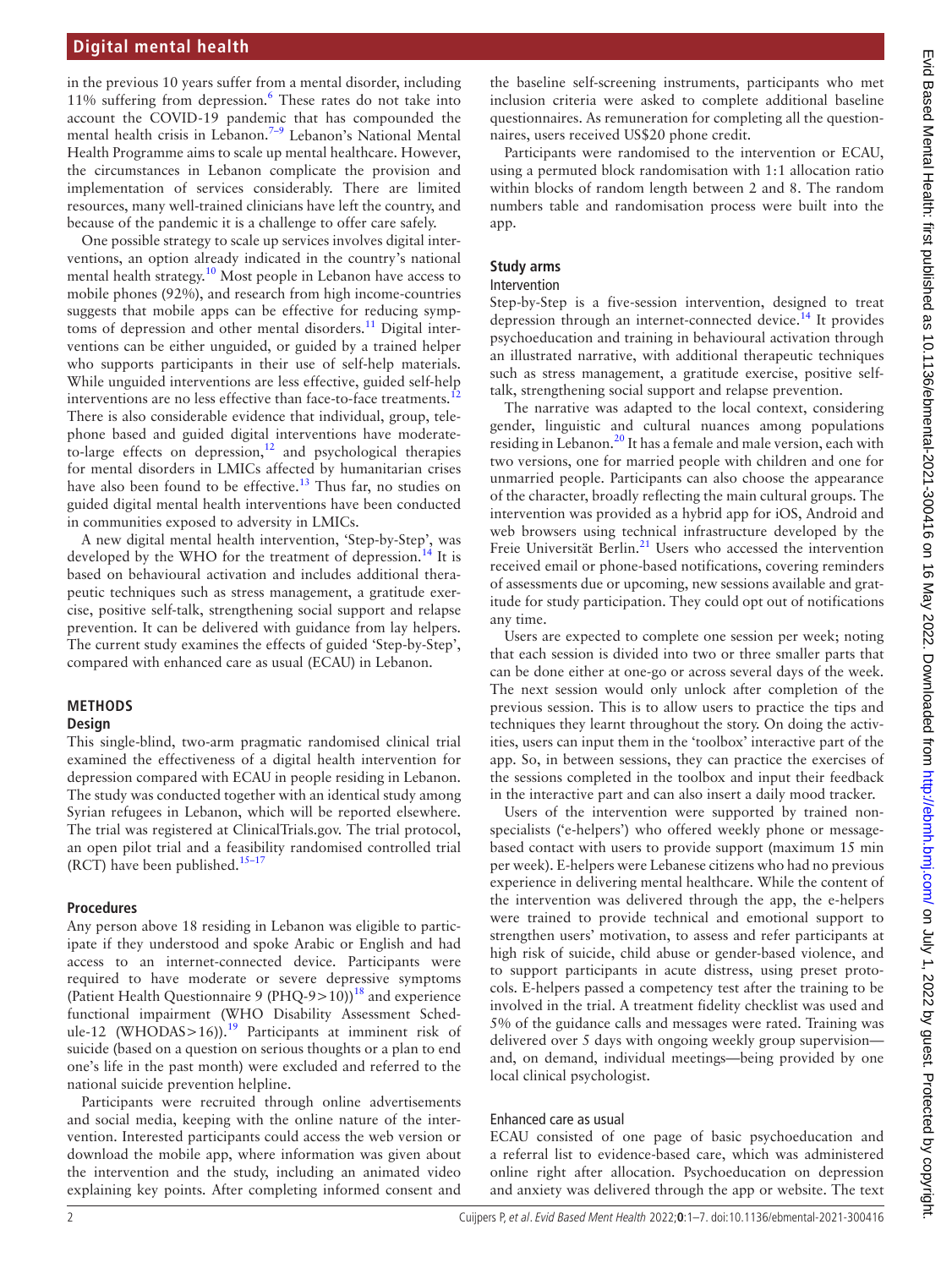for the psychoeducational messages was taken from the first session of Step-by-Step to ensure identical information. After the psychoeducation, users received a list of primary healthcare facilities with non-specialised staff trained in evidence-based mental healthcare.<sup>2</sup>

# **Outcomes**

Primary outcomes were depressive symptoms measured by the PHQ-9, $^{18}$  $^{18}$  $^{18}$  and functional impairment measured by the WHODAS-12 V.2.0<sup>19</sup> at post-treatment. The PHQ-9 is a 9-item instrument measuring severity of depression, with a cut-off score of  $\geq$ 10 indicating moderate or severe depression, which has also been validated in Lebanon.<sup>[23](#page-6-4)</sup> The WHODAS assesses functional impairment across six domains (cognition, mobility, self-care, getting along, life activities and participation).

Secondary outcomes included subjective well-being, anxiety and post-traumatic stress assessed by the 5-item WHO-5 Well-Being Index<sup>[24](#page-6-5)</sup>; the 7-item Generalised Anxiety Disorder 7 (GAD- $(7)^{25}$ ; and the 8-item Post-Traumatic Stress Disorder Checklist for Diagnostic and Statistical Manual 5; Post-Traumatic Stress Disorder Checklist 5 (PCL-5),  $^{26}$  $^{26}$  $^{26}$  respectively. The Psychological Outcomes Profile (PSYCHLOPS) instrument was used to identify and rate self-described problems. $27$  Satisfaction with the intervention was measured with the Client Satisfaction Questionnaire.<sup>28</sup>

Outcomes were measured at baseline, post-treatment (8 weeks after baseline) and follow-up (3-month post-treatment). The reliabilities (Cronbach's alpha at post-test) of the PHQ-9, WHODAS, WHO-5, GAD-7, PCL-5 and PSYCHLOPS were respectively 0.85, 0.87, 0.92, 0.90, 0.88 and 0.78). All outcome measures were already available in Arabic (PHQ-9, WHODAS, WHO-5) or were translated by the research team.

All participants in the intervention and control group were contacted by e-helpers via email or phone contact (according to preference) once their post-assessments and follow-up assessments were due. In case they did not complete the assessment within 3 days of contacting them, they received a maximum of 2 additional contact attempts (after 3 days and after 6 days).

# **Analyses**

The RCT was designed to have >90% power with  $\alpha$ =0.05 to detect a 0.5 standardised mean difference (SMD) between the intervention and control group. Assuming 70% dropout, $^{29}$  $^{29}$  $^{29}$  we planned to recruit 568 participants to show that the intervention was effective. We compared the intervention and control group on demographic and clinical characteristics with  $\chi^2$  and variance analyses. The main outcomes were examined with intentionto-treat analysis (ITT). Per protocol analyses were secondary analyses.

For ITT analyses, regression models were estimated with treatment assignment status as principal predictor. To address potential bias concerns due to selective attrition, missing outcome observations were calculated using multiple imputation exploiting prescores and prespecified background characteristics (gender, age, education and symptom severity). Given we consider continuous outcomes, multivariate normal regression imputation with an iterative Markov Chain Monte Carlo method was used based on initial treatment assignment. The prespecified covariates and baseline measurement of primary endpoint were added to the baseline model for improved precision. Effect sizes calculated are Hedges' g by combining the multiple imputation estimation results using Rubin's rules. Effect sizes of 0.2 were considered as small, 0.5 as moderate and 0.8 as large.<sup>30</sup>



<span id="page-2-0"></span>**Figure 1** Flowchart.

To examine the robustness of the results to differential nonrandom attrition across treatment arms, Random Forest Lee bounds (RFLBs) were estimated. $31$  This bounding approach applies extreme worst-case and best-case assumptions about the impact of differential selective attrition on the estimated effect for never-attriters.

To guide clinical interpretation, we calculated the proportion of participants who responded (>50% reduction of PHQ-9 symptoms) and completely remitted (<5 on the PHQ-9).

Concerns of multiple testing error were addressed by maintaining an experiment-wise type 1 error of 5%. To address potential heterogeneity, treatment effects were estimated for subgroups (eg, based on prescores). Finally, average treatment effects on the treated were estimated, and corresponding measures of clinically meaningful change and numbers needed to treat (NNT) were explored.

# **RESULTS**

## **Participants**

Of 1662 persons assessed for eligibility, 680 met inclusion criteria and were randomised [\(figure](#page-2-0) 1). A total of 331 participants were randomised to the intervention and 349 to ECAU. The post-treatment assessment was returned by 34.9% of respondents (ie, 65.1% dropout). The recruitment started at 9 December 2019 and ended at 9 July 2020. The original plan was to start recruitment in November 2019; however, due to the eruption of protests in Lebanon and political unrest in 2019, it was postponed for 1 month. The completion of data collection was also delayed for about 2 months. No other deviations from the protocol occurred.

Among users in the intervention group, 60% of participants completed the introduction and proceeded to session 1. Among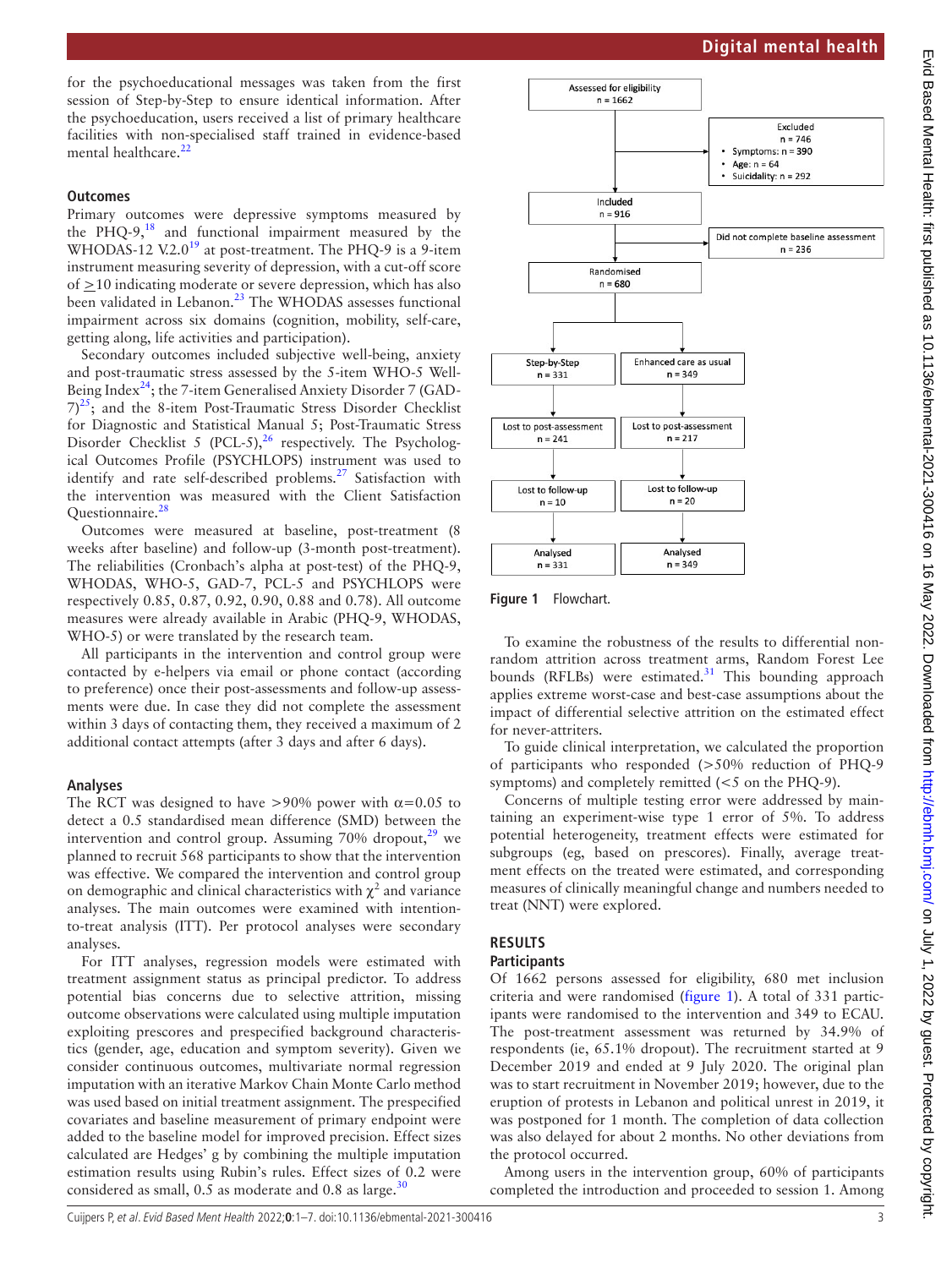<span id="page-3-0"></span>**Table 1** Demographic and baseline characteristics\*

|                                                        | <b>Intervention</b><br>$(n=331)$ | Control<br>$(n=349)$ | <b>Total</b><br>$(n=680)$ |
|--------------------------------------------------------|----------------------------------|----------------------|---------------------------|
| Age, M (SD)                                            | 27.0(8.4)                        | 27.1(8.1)            | 27.02 (8.3)               |
| Female gender                                          | 240 (72.5)                       | 235 (67.3)           | 475 (69.9)                |
| <b>Marital status</b>                                  |                                  |                      |                           |
| Never married                                          | 218 (65.9)                       | 229 (65.6)           | 447 (65.7)                |
| <b>Married</b>                                         | 84 (25.4)                        | 96 (27.5)            | 180 (26.5)                |
| Other                                                  | 29(8.8)                          | 24(6.9)              | 53 (7.8)                  |
| Nationality                                            |                                  |                      |                           |
| Lebanese                                               | 305 (92.1)                       | 314 (90.0)           | 619 (91.0)                |
| Syrian                                                 | 1(0.3)                           | 1(0.3)               | 2(0.3)                    |
| Other                                                  | 25(7.6)                          | 34(9.7)              | 59 (8.8)                  |
| Education                                              |                                  |                      |                           |
| Primary/elementary                                     | 20(6.0)                          | 23(6.6)              | 43(6.3)                   |
| Secondary                                              | 66 (19.9)                        | 68 (19.5)            | 134 (19.7)                |
| Undergraduate/BSc                                      | 141 (42.6)                       | 173 (49.6)           | 314 (46.2)                |
| Graduate/MSc                                           | 86 (26.0)                        | 77(22.1)             | 163 (24.0)                |
| Other                                                  | 18(5.4)                          | 8(2.3)               | 26(3.9)                   |
| <b>Employment status</b>                               |                                  |                      |                           |
| Paid work                                              | 122 (36.9)                       | 133 (38.1)           | 255 (37.5)                |
| Non-paid work                                          | 17(5.1)                          | 27(7.7)              | 44 (6.5)                  |
| Student                                                | 97 (29.3)                        | 94 (26.9)            | 191 (28.1)                |
| Unemployed                                             | 94 (28.4)                        | 90(25.8)             | 184 (27)                  |
| Other                                                  | 1(0.3)                           | 5(1.4)               | 6(0.8)                    |
| *All cells indicate n (%), unless otherwise indicated. |                                  |                      |                           |

those, the mean number of completed sessions was 1.72. In total, 40% of participants in the intervention group completed session 1, 31% completed session 2, 27% completed session 3, 24% completed session 4 and 19% completed session 5.

The sociodemographic characteristics of the participants are summarised in [table](#page-3-0) 1. The average age was 27.0 years. The majority was female (69.9%) and most were never married (65.7%). Only 26.0% had only primary or secondary education, while 70.2% had an undergraduate or graduate degree. A total of 37.5% had a paid job, 28.1% was a student and 27.0% was unemployed. There were no significant differences between intervention and control group. Among users in the intervention group, 12 (3.6%) saw a psychiatrist, 11 (3.3%) a psychologist, 15 (4.5%) took medication for mood problems, 9 (2.7%) for anxiety problems and 14 (2.4%) for sleep problems.

## **Primary outcome**

The ITT analyses showed significant treatment effects for both primary outcomes, depression  $(b=-2.18; SE=0.78; p<0.01)$ and functional impairment  $(b=-3.95; SE=1.04; p<0.01)$ . Effect sizes (SMDs) were large for depression (g=0.71; 95% CI: 0.45 to 0.97) and moderate for functional impairment  $(g=0.43;$ 95% CI: 0.21 to 0.65) (tables [2 and 3](#page-3-1)).

At 3-month follow-up, the intervention effect was maintained for depression (b=−3.73; SE=0.90; p<0.01) with a moderate SMD (g=0.52; 95% CI: 0.22 to 0.82), but no significant effect for functional impairment  $(b=-1.57; SE=1.22, p=0.20;$ g=0.17; 95% CI: −0.09 to 0.43). Estimating worst-case and best-case scenarios for the potential impact of selective differential attrition yielded RFLBs for never-attriters (model 2 in [table](#page-4-0) 3). In the RFLB analyses, the effects of the intervention on depression were still significant, but the effects in quality of life were not.

### **Secondary outcomes**

In the ITT analyses, all secondary outcomes at post-test indicated significant results (p<0.01) with moderate-to-large SMDs: 0.37 for subjective well-being (WHO-5), 0.74 for anxiety (GAD-7), 0.53 for post-traumatic stress (PCL-5), 0.56 for personal problems (PSYCHLOPS) and (tables [2 and 3\)](#page-3-1). In the strict RFLB analyses, the effects on anxiety, post-traumatic stress and on personal problems were still significant, but the effects on well-being were not (model 2 in [table](#page-4-0) 3).

At 3-month follow-up, the intervention continued to be more effective than ECAU for well-being (SMD=0.44; 95%) CI: 0.17; 0.71; p<0.01), anxiety (SMD=0.49; 95% CI: 0.22 to 0.76; p<0.01), post-traumatic stress (SMD=0.35; 95% CI: 0.06 to 0.64;  $p=0.02$ ) and personal problems (SMD=0.47; 95% CI: 0.19 to 0.75; p<0.01). In the strict RFLB analyses, effects were still significant for well-being, anxiety and personal problems.

## **Response and complete remission**

For the ITT sample, almost half of the treated people showed a treatment response (46.5%) versus 1 in 7 (14.3%) in the control group ([table](#page-4-1) 4). Furthermore, approximately 1 in 4 (26.0%) treated people completely remitted versus about 1 in 20 (4.6%) in the control group. The NNTs were three for response and five for complete remission for the ITT sample as well as for the completers sample.

<span id="page-3-1"></span>

| Table 2<br>Inferential statistics of treatment outcome measures for complete cases: means, SD and N |                 |              |                     |              |                     |              |  |  |
|-----------------------------------------------------------------------------------------------------|-----------------|--------------|---------------------|--------------|---------------------|--------------|--|--|
|                                                                                                     | <b>Baseline</b> |              |                     |              | 3-month follow-up   |              |  |  |
|                                                                                                     | Intervention    | Control      | <b>Intervention</b> | Control      | <b>Intervention</b> | Control      |  |  |
| N                                                                                                   | 331             | 349          | 96                  | 141          | 81                  | 113          |  |  |
| Primary                                                                                             |                 |              |                     |              |                     |              |  |  |
| PHQ-9                                                                                               | 16.47 (4.12)    | 16.29 (4.10) | 9.34(6.10)          | 13.57 (5.51) | 9.11(5.57)          | 12.09 (5.83) |  |  |
| <b>WHODAS</b>                                                                                       | 31.92 (8.44)    | 31.73 (8.06) | 24.40 (8.57)        | 28.02 (9.07) | 25.20 (9.30)        | 26.64 (9.28) |  |  |
| Secondary                                                                                           |                 |              |                     |              |                     |              |  |  |
| WHO-5                                                                                               | 6.49(3.99)      | 7.02(4.33)   | 10.42 (5.73)        | 8.50(5.47)   | 11.31 (5.48)        | 8.82(5.23)   |  |  |
| GAD-7                                                                                               | 15.92 (4.71)    | 15.92 (4.64) | 10.08(5.62)         | 14.30 (5.64) | 9.99(5.35)          | 12.89 (5.94) |  |  |
| PCL-5                                                                                               | 19.88 (6.19)    | 20.18 (6.27) | 13.88 (7.34)        | 17.81 (6.92) | 13.05 (7.91)        | 16.41 (8.33) |  |  |
| <b>PSYCHLOPS</b>                                                                                    | 16.69 (3.54)    | 16.74 (3.39) | 10.08 (4.84)        | 13.75 (4.64) | 9.21(5.06)          | 11.96 (5.63) |  |  |
|                                                                                                     |                 |              |                     |              |                     |              |  |  |

GAD-7, Generalised Anxiety Disorder 7; PCL-5, Post-Traumatic Stress Disorder Checklist 5; PHQ-9, Patient Health Questionnaire 9; PSYCHLOPS, Psychological Outcomes Profile; WHODAS, WHO Disability Assessment Schedule-12.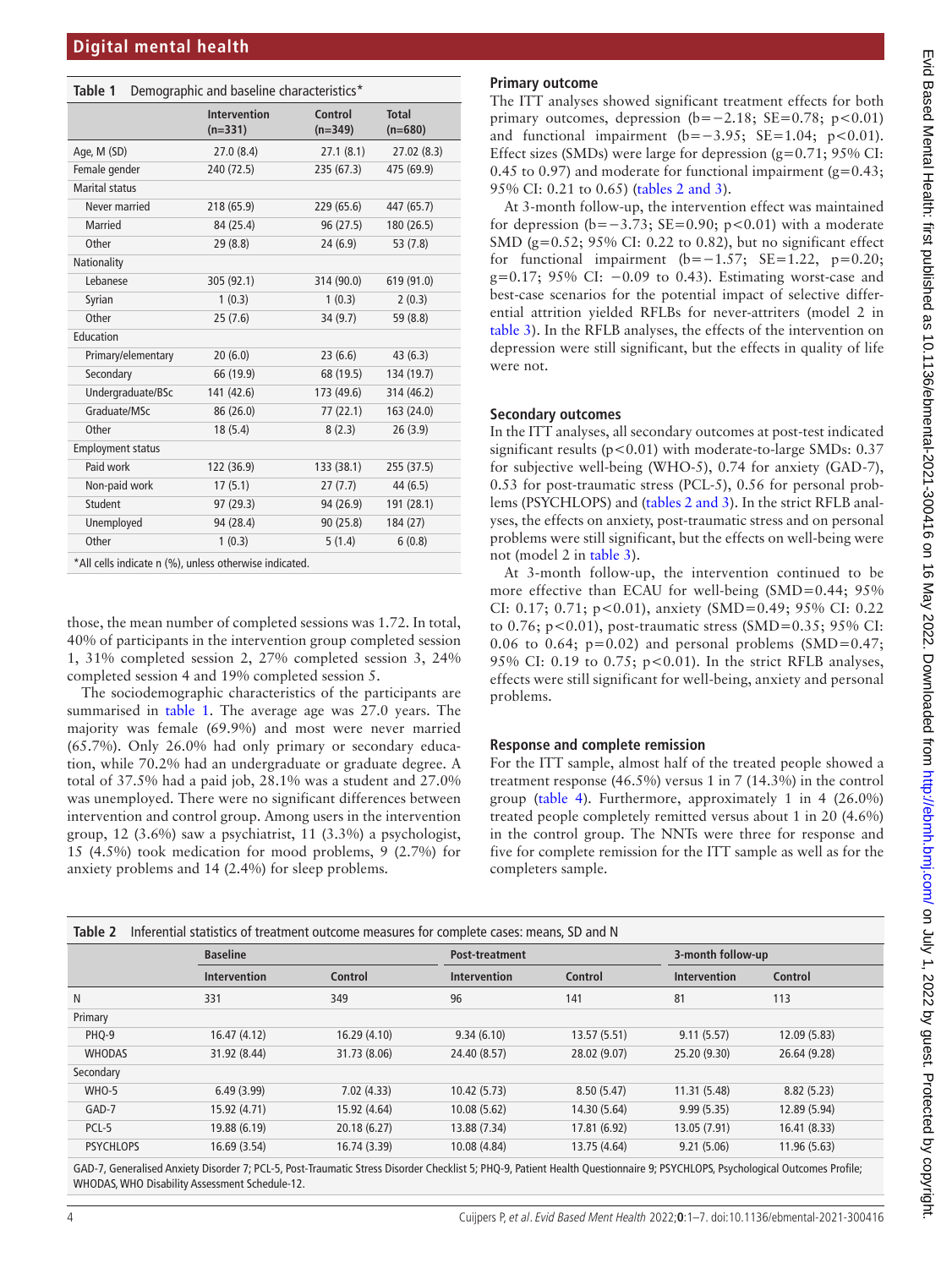|                  | Post-treatment                                                |         |                                                                                                                                                                                                                                |                           |                                                                                                                                                              | Follow-up        |         |                        |                    |                           |
|------------------|---------------------------------------------------------------|---------|--------------------------------------------------------------------------------------------------------------------------------------------------------------------------------------------------------------------------------|---------------------------|--------------------------------------------------------------------------------------------------------------------------------------------------------------|------------------|---------|------------------------|--------------------|---------------------------|
|                  | Model 1 MI                                                    |         |                                                                                                                                                                                                                                | Model 2 RFLB              |                                                                                                                                                              | Model 1 MI       |         |                        | Model 2 RFLB       |                           |
|                  | <b>B MI (SE)</b>                                              | P value | Effect size $(95%$ Cl)                                                                                                                                                                                                         | <b>B</b> Lower bound (SE) | <b>B</b> Upper bound (SE)                                                                                                                                    | <b>B MI (SE)</b> | P value | Effect size (95% CI)   | B Lower bound (SE) | <b>B</b> Upper bound (SE) |
| Primary          |                                                               |         |                                                                                                                                                                                                                                |                           |                                                                                                                                                              |                  |         |                        |                    |                           |
| <b>PHQ</b>       | $-4.18(0.78)$                                                 | 0.01    | 0.71(0.45 to 0.97)                                                                                                                                                                                                             | $-6.73(1.14)$             | $-1.57(0.94)$                                                                                                                                                | $-3.07(0.90)$    | < 0.01  | 0.52(0.22 to 0.82)     | $-5.17(1.28)$      | $-0.36(1.15)$             |
| <b>WHODAS</b>    | $-3.95(1.04)$                                                 | < 0.01  | 0.43(0.21 to 0.65)                                                                                                                                                                                                             | (1.68)<br>$-7.79$         | 0.99(1.76)                                                                                                                                                   | $-1.57(1.22)$    | 0.20    | $0.17 (-0.09 to 0.43)$ | $-5.03(2.01)$      | 2.64 (1.97)               |
| Secondary        |                                                               |         |                                                                                                                                                                                                                                |                           |                                                                                                                                                              |                  |         |                        |                    |                           |
| WHO-5            | 2.01 (0.68)                                                   | < 0.01  | $0.37(0.12 \text{ to } 0.62)$                                                                                                                                                                                                  | $-0.47(1.05)$             | 4.74 (0.94)                                                                                                                                                  | 2.42 (0.76)      | < 0.01  | 0.44(0.17 to 0.71)     | 0.31(1.11)         | 4.81 (1.04)               |
| GAD-7            | $-4.14(0.71)$                                                 | < 0.01  | 0.74(0.49 to 0.99)                                                                                                                                                                                                             | $-6.98(1.03)$             | $-1.50(1.08)$                                                                                                                                                | $-2.86(0.79)$    | < 0.01  | 0.49(0.22 to 0.76)     | $-5.30(1.25)$      | $-0.50(1.27)$             |
| PCL-5            | $-3.86(0.94)$                                                 | 0.01    | 0.53(0.27 to 0.79)                                                                                                                                                                                                             | $-7.31(1.28)$             | $-0.77(1.32)$                                                                                                                                                | $-2.70(1.15)$    | 0.02    | 0.35(0.06 to 0.64)     | $-6.54(1.74)$      | 0.31(1.86)                |
| <b>PSYCHLOPS</b> | $-2.79(0.67)$                                                 | 0.01    | 0.56(0.29 to 0.83)                                                                                                                                                                                                             | (0.97)<br>$-5.34$         | $-0.88(0.92)$                                                                                                                                                | $-2.64(0.81)$    | < 0.01  | 0.47(0.19 to 0.75)     | $-5.33(1.24)$      | $-0.64(1.24)$             |
|                  |                                                               |         | Treatment effects in model 1 are derived through multiple (150) imputations, assuming missing at random, applying multivariate normal regression, imputation by experimental group and accommodating arbitrary missing outcome |                           |                                                                                                                                                              |                  |         |                        |                    |                           |
|                  |                                                               |         | patterns using an iterative Markov Chain Monte Carlo method. Prescore and background controls (gender and a dummy for whether a participant had missing values on 1 or more of these characteristics) are included for improve |                           |                                                                                                                                                              |                  |         |                        |                    |                           |
|                  |                                                               |         | the regression point estimates reported in model 1. Effect sizes reported in model 1                                                                                                                                           |                           | are Hedges g, combining MI estimation results using Rubin's rules. Treatment effects in model 2 are derived through RFLBs procedure, assuming missing not at |                  |         |                        |                    |                           |
|                  | random for the differential attrition between treatment arms. |         |                                                                                                                                                                                                                                |                           |                                                                                                                                                              |                  |         |                        |                    |                           |
|                  |                                                               |         | GAD-7, Generalised Anxiety Disorder 7; MI, multiple imputation; PCL-5, Post-Traumatic Stress Disorder Checklist 5; PHQ, Patient Health Questionnaire; PSYCHLOPS, Psychological Outcomes Profile; RFLBs, Random Forest Lee Boun |                           |                                                                                                                                                              |                  |         |                        |                    |                           |
|                  | <b>NHO Disability Assessment Schedule-12.</b>                 |         |                                                                                                                                                                                                                                |                           |                                                                                                                                                              |                  |         |                        |                    |                           |

(SE)

<span id="page-4-1"></span>

| Table 4               | Response and complete remission rates* |                    |                   |            |                   |                   |            |
|-----------------------|----------------------------------------|--------------------|-------------------|------------|-------------------|-------------------|------------|
|                       | ITT                                    |                    |                   |            | <b>Completers</b> |                   |            |
|                       |                                        | <b>Treatment</b>   | Control           | <b>NNT</b> | <b>Treatment</b>  | Control           | <b>NNT</b> |
| Response              |                                        | 46.5%<br>(154/331) | 14.3%<br>(50/349) | 3          | 46.9%<br>(45/96)  | 14.2%<br>(20/141) | 3          |
| Complete<br>remission |                                        | 26.0%<br>(86/331)  | 4.6%<br>(16/349)  | 5          | 25.0%<br>(24/96)  | 2.8%<br>(4/141)   | 5          |

\*Response was defined as a 50% reduction in depressive symptoms on the Patient Health Questionnaire 9 (PHQ-9) from baseline to post-treatment; complete remission was defined as a score of  $<$  5 on the PHO-9. ITT, intention-to-treat analysis; NNT, needed to treat.

# **Other outcomes**

Of 331 participants in the intervention condition, 199 (60.1%) finished the introduction session, 88 (26.6%) finished at least 4 of 5 sessions and 64 (19.3%) finished all sessions. Of the 90 participants who completed the post-assessment, approximately half indicated that most or almost all of their needs were met (44.4%).

All participants in the intervention group were invited to complete the user satisfaction questionnaire. Of the participants who completed the questionnaire, 74% have completed the intervention, and 88% have completed four out of five sessions. A large majority responded that they were mostly or very much satisfied (91.1%), and that they would come back to the programme if they were to seek help again (92.2%). Fidelity checks revealed 6% minor deviations from the treatment protocol, such as a helper not reviewing the story with a user or not reviewing practice exercises. During the trial, one serious adverse event occurred (a hospitalisation in the intervention group, which was unrelated to the intervention).

# **DISCUSSION**

This study supports the value of digital self-help, in a setting where people were subjected to a range of co-occurring adversities. The fact that the study was able to rapidly complete recruitment during the COVID-19 pandemic shows the value of digital health at a time when physical distancing is required. We found that this new WHO digital mental health intervention Stepby-Step is effective in reducing mental health problems among people living in Lebanon. Moderate-to-large effects on depression were found at post-treatment and 3-month follow-up. These remained significant in a very strict sensitivity analysis. The intervention also had significant effects on impaired functioning, anxiety, post-traumatic stress, well-being and personal problems, and these effects were also maintained at follow-up. With NNTs of 3 (response) to 5 (complete remission) in the ITT sample, the clinical relevance of this intervention is considerable.

These results are consistent with previous findings showing that e-health in general,<sup>12</sup> as well as mobile health apps,<sup>11</sup> can effectively reduce mental health problems. However, most of this research has been conducted in high-income countries. This study shows that mobile interventions can be also effective in people with mental health problems in a lower resourced country, among people exposed to severe adversity. This study also shows that participants can be well recruited through online advertisements and social media, and these strategies can also be used in other countries and settings. It may also be considered to disseminate Step-by-Step through health authorities, local medical centres and employers.

<span id="page-4-0"></span>Strengths of this study include the implementation in a country exposed to multiple crises, adaptation to the local context, the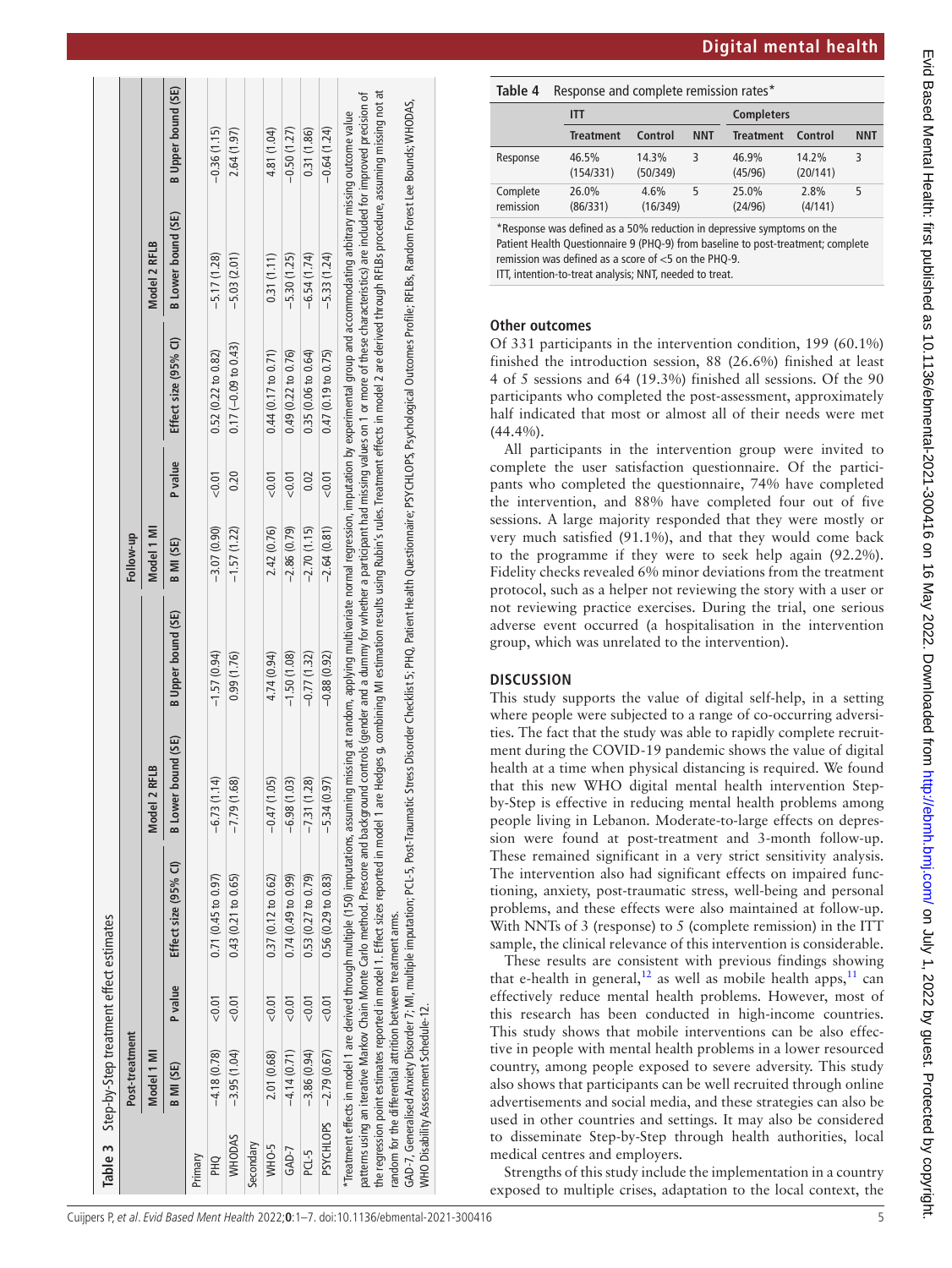# **Digital mental health**

large sample size, automated randomisation shielding against researcher bias, automated assessment ensuring blinded data collection, the overall strict design and analyses and the central involvement of Lebanon's National Mental Health Programme, positioning it to scale up this intervention nationally.

One important problem of this study is that the dropout rate was very high. This is inherent to e-mental health interventions and research,<sup>[32](#page-6-13)</sup> and for which we had powered the study, but still makes the findings uncertain. At the same time, the recruitment went very fast, probably reflecting the shortage of evidencebased and accessible mental health services in Lebanon. Exit surveys in those who dropped out after 3 weeks suggested that the high dropout rate may also be related to technical issues, such as problems with WiFi, the phones and login details. Others indicated that dropout was related to changes in their lives and competing priorities. Further research is needed how such dropout can be prevented or reduced.

Further limitations included the fact that we did not conduct clinical diagnostic interviews. Furthermore, we only examined the effects at 3-month follow-up, though effects were maintained at least over that period. We also offered the intervention in different formats (through the smartphone or through a web browser) and the support could also be given in different format (phone calls, email). It is not known whether this may have affected the outcomes. Finally, the intervention itself is limited, because it requires digital access, which is inequitably distributed in populations.

Despite these limitations, we conclude that Step-by-Step had a statistically significant and meaningful effect on depression, functional impairment, anxiety, post-traumatic stress, subjective well-being and self-identified problems among people living in Lebanon. This study is the first to show that a digital intervention supported by human helpers can contribute considerably to improving mental health among people in communities exposed to adversity in a low-resourced setting.

#### **Author affiliations**

<sup>1</sup>Department of Clinical, Neuro and Developmental Psychology, Vrije Universiteit Amsterdam, Amsterdam, The Netherlands

<sup>2</sup>Babeș-Bolyai University, International Institute for Psychotherapy, Cluj-Napoca, Romania

<sup>3</sup>Institute of Psychology, University of Lausanne, Lausanne, Switzerland

4 Department of Psychology, University of Zurich, Zurich, Switzerland

<sup>5</sup>National Mental Health Programme, Ministry of Public Health of Lebanon, Beirut, Lebanon

6 Department of Education and Psychology, Freie Universität Berlin, Berlin, Germany <sup>7</sup>World Health Organization, Geneva, Switzerland

8 Department of Educational, Vrije Universiteit Amsterdam, Amsterdam, The Netherlands

<sup>9</sup>Department of Mental Health and Substance Use, World Health Organization, Geneva, Switzerland

<sup>10</sup>Psychiatry Department, Saint Joseph University, Beirut, Lebanon

**Acknowledgements** Step-by-Step was developed by WHO in collaboration with the National Mental Health Programme of the Ministry of Public Health in Lebanon, Freie Universität Berlin and University of Zurich. We thank the following colleagues: Rasha Abi Hana, Ghida Anani, Ahmad Akar, Jean Boutros, Hajar Chamoun, Carole El Sayed, Gaelle Fahed, Nayla Geagea, Layal Hamze, Melissa Harper Shehadeh, Yara Hasbany, Maria Hayek, Maha Hodroj, Sally Khoury, Nour Kik, Helen Patuck, Perrine Posbic, Jerome Seregni, Jihane bou Sleiman, Sarah Watts and Charbel Zgheib for their contributions.

**Contributors** MvO, REC, KC, EvH, EH, SB, CK and PC made substantial contributions to the design of the study. EvH, JAR, PN and EZ contributed to the data aquisitation. IC and CvK were responsible for the analyses of the data. PC wrote the first draft of the paper and responsible for the overall content as the guarantor. All authors revised the text critically for important intellectual content and gave final approval for submission of the text. MvO and REC are joined last authors.

**Funding** This study was funded by the Fondation d'Harcourt (no grant number available). The study used an open source research infrastructure developed by Freie Universität Berlin as part of STRENGTHS project (funded by the European Union's Horizon 2020 Research and Innovation Program Societal Challenges; agreement 733337). The funder of the study had no role in study design, data collection, data analysis, data interpretation or writing of the report.

**Competing interests** None declared.

**Patient consent for publication** Not applicable.

**Ethics approval** This study involves human participants. The study plan was approved by the WHO Ethical Review Committee (ERC.0002797) and Saint-Joseph's University, Beirut (CEHDF862). Participants gave informed consent to participate in the study before taking part.

**Provenance and peer review** Not commissioned; externally peer reviewed.

**Data availability statement** Data are available in a public, open access repository. In line with the WHO open-access policy, deidentified data collected for this study are being made available at the DANS repository ([https://dans.knaw.](https://dans.knaw.nl/en/) [nl/en/](https://dans.knaw.nl/en/)) at the date of publication. Application of the CC BY V.4.0 licence requires interested users of the data to attribute the original source.

**Open access** This is an open access article distributed in accordance with the Creative Commons Attribution Non Commercial (CC BY-NC 4.0) license, which permits others to distribute, remix, adapt, build upon this work non-commercially, and license their derivative works on different terms, provided the original work is properly cited, appropriate credit is given, any changes made indicated, and the use is non-commercial. See: [http://creativecommons.org/licenses/by-nc/4.0/.](http://creativecommons.org/licenses/by-nc/4.0/)

#### **ORCID iD**

Pim Cuijpers <http://orcid.org/0000-0001-5497-2743>

#### **REFERENCES**

- <span id="page-5-0"></span>1 Institute of health Metrics and Evaluation. Global health data exchange (GHDx).. Available: [http://ghdx.healthdata.org/gbd-results-tool?params=gbd-api-2019](http://ghdx.healthdata.org/gbd-results-tool?params=gbd-api-2019-permalink/42d9929f694a93a088663879c8c9cb77) [permalink/42d9929f694a93a088663879c8c9cb77](http://ghdx.healthdata.org/gbd-results-tool?params=gbd-api-2019-permalink/42d9929f694a93a088663879c8c9cb77) [Accessed 9 Mar 2021].
- <span id="page-5-1"></span>2 Thornicroft G, Chatterji S, Evans-Lacko S, et al. Undertreatment of people with major depressive disorder in 21 countries. [Br J Psychiatry](http://dx.doi.org/10.1192/bjp.bp.116.188078) 2017;210:119-24.
- <span id="page-5-3"></span><span id="page-5-2"></span>3 WHO. Comprehensive mental health action plan (2013-2030). Geneva 4 Abouzeid M, Habib RR, Jabbour S, et al. Lebanon's humanitarian crisis escalates after the Beirut blast. [Lancet](http://dx.doi.org/10.1016/S0140-6736(20)31908-5) 2020;396:1380–2.
- <span id="page-5-4"></span>5 Karam EG, Mneimneh ZN, Karam AN, et al. Prevalence and treatment of mental disorders in Lebanon: a national epidemiological survey. [Lancet](http://dx.doi.org/10.1016/S0140-6736(06)68427-4) 2006;367:1000-6.
- <span id="page-5-5"></span>6 Naal H, Nabulsi D, El Arnaout N, et al. Prevalence of depression symptoms and associated sociodemographic and clinical correlates among Syrian refugees in Lebanon. [BMC Public Health](http://dx.doi.org/10.1186/s12889-021-10266-1) 2021;21:217.
- <span id="page-5-6"></span>7 Fouad FM, Barkil-Oteo A, Diab JL. Mental health in Lebanon's Triple-Fold crisis: the case of refugees and vulnerable groups in times of COVID-19. [Front Public Health](http://dx.doi.org/10.3389/fpubh.2020.589264) 2020;8:589264.
- 8 Khoury R, Karam G. Impact of COVID-19 on mental healthcare of older adults: insights from Lebanon (middle East). [Int Psychogeriatr](http://dx.doi.org/10.1017/S104161022000068X) 2020;32:1177-80.
- 9 Salameh P, Hajj A, Badro DA, et al. Mental health outcomes of the COVID-19 pandemic and a collapsing economy: perspectives from a developing country. [Psychiatry Res](http://dx.doi.org/10.1016/j.psychres.2020.113520) 2020;294:113520.
- <span id="page-5-7"></span>10 Lebanese Ministry of Public Health. The Mental Health and Substance Use - Prevention, Promotion and Treatment- Situation Analysis and Strategy for Lebanon 2015-2020. Beirut: Lebanese Ministry of Public Health, 2014. [http://www.moph.gov.](http://www.moph.gov.lb/en/Pages/6/553/nmhp) [lb/en/Pages/6/553/nmhp](http://www.moph.gov.lb/en/Pages/6/553/nmhp)
- <span id="page-5-8"></span>11 Linardon J, Cuijpers P, Carlbring P, et al. The efficacy of app-supported smartphone interventions for mental health problems: a meta-analysis of randomized controlled trials. [World Psychiatry](http://dx.doi.org/10.1002/wps.20673) 2019;18:325-36.
- <span id="page-5-9"></span>12 Cuijpers P, Noma H, Karyotaki E, et al. Effectiveness and acceptability of cognitive behavior therapy delivery formats in adults with depression: a network meta-analysis. [JAMA Psychiatry](http://dx.doi.org/10.1001/jamapsychiatry.2019.0268) 2019;76:700–7.
- <span id="page-5-10"></span>13 Purgato M, Gastaldon C, Papola D, et al. Psychological therapies for the treatment of mental disorders in low- and middle-income countries affected by humanitarian crises. [Cochrane Database Syst Rev](http://dx.doi.org/10.1002/14651858.CD011849.pub2) 2018;7:CD011849.
- <span id="page-5-11"></span>14 Carswell K, Harper-Shehadeh M, Watts S, et al. Step-by-Step: a new WHO digital mental health intervention for depression. [Mhealth](http://dx.doi.org/10.21037/mhealth.2018.08.01) 2018;4:34.
- <span id="page-5-12"></span>15 van 't Hof E, Heim E, Abi Ramia J, et al. Evaluating the effectiveness of an E-Mental health intervention for people living in Lebanon: protocol for two randomized controlled trials. [JMIR Res Protoc](http://dx.doi.org/10.2196/21585) 2021;10:e21585.
- 16 Harper Shehadeh MJ, Abi Ramia J, Cuijpers P, et al. Step-by-Step, an E-Mental health intervention for depression: a mixed methods pilot study from Lebanon. Front [Psychiatry](http://dx.doi.org/10.3389/fpsyt.2019.00986) 2019;10:986.
- 17 Heim E, Ramia JA, Hana RA, et al. Step-by-step: feasibility randomised controlled trial of a mobile-based intervention for depression among populations affected by adversity in Lebanon. [Internet Interv](http://dx.doi.org/10.1016/j.invent.2021.100380) 2021;24:100380.
- <span id="page-5-13"></span>18 Kroenke K, Spitzer RL, Williams JB. The PHQ-9: validity of a brief depression severity measure. *[J Gen Intern Med](http://dx.doi.org/10.1046/j.1525-1497.2001.016009606.x)* 2001;16:606-13.